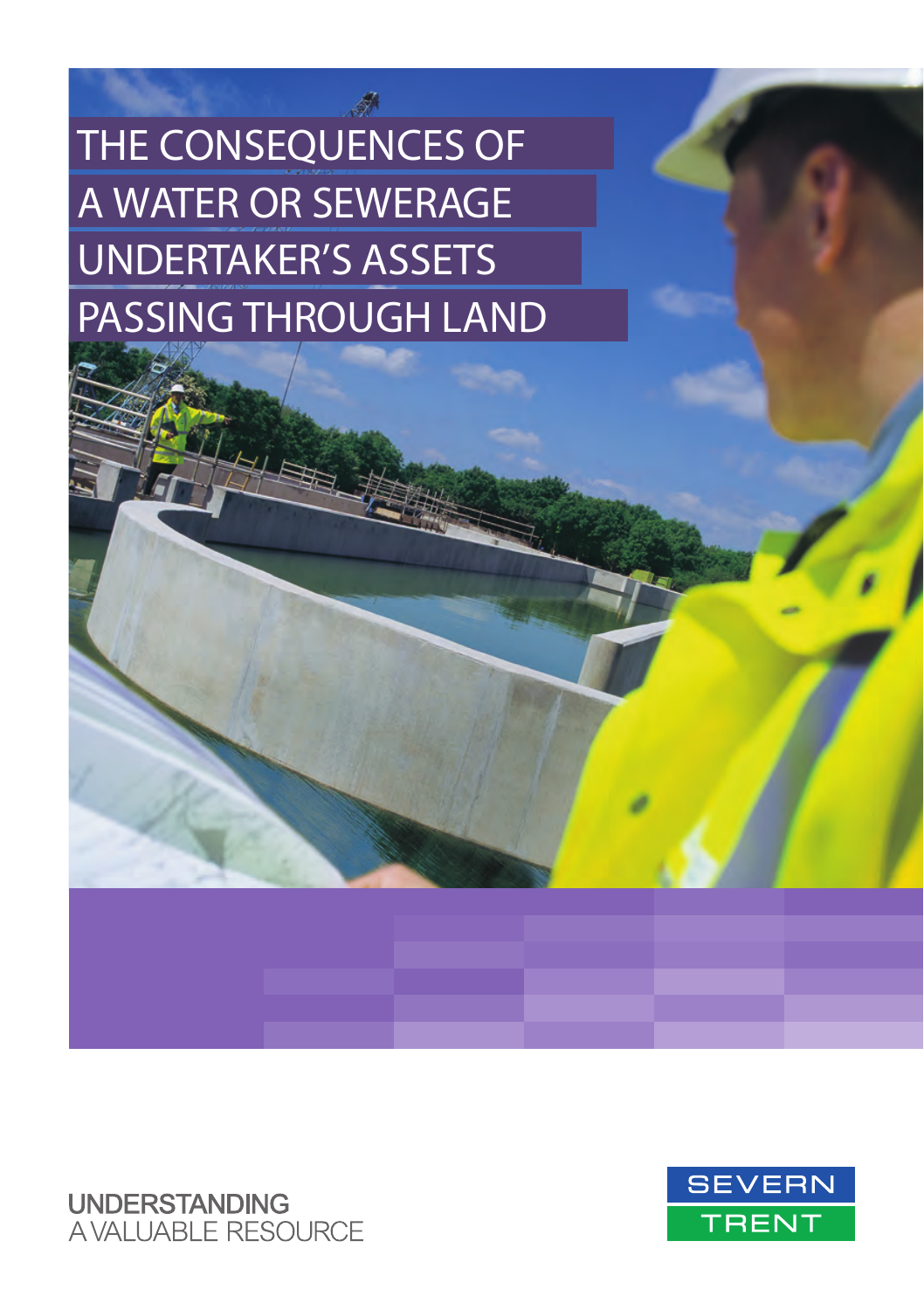# WATER SUPPLY PIPES

Consistent with their duty under the Water Industry Act, a water undertaker must develop and maintain a water supply distribution system within its area. This distribution system encompasses those parts of the water cycle from the production and treatment of water through to its delivery to the customers tap.

The distribution of water through water supply pipes can be usefully subdivided into two parts.

- Trunk mains which convey water from a water source of supply to a water treatment works, from a treatment works to a service reservoir or from service reservoir to service reservoir
- Distribution mains which convey water through the local pipe network from service reservoirs to the consumer

Service reservoirs are receiving tanks for treated water, and serve three main purposes:

- To dampen short term customer demand peaks
- To provide contingency storage
- To compensate for variations in water quality

Trunk mains are usually pipes of a significant size designed to carry substantial volumes of water. It is not normal for trunk mains to have branch or service connections from them. Such mains will have been laid as major schemes with almost direct pipe runs. It follows that the water undertaker or a preceding Authority will

have used its powers to gain access to land to lay these pipes. It is unusual for these pipes to be laid in the street. The distribution mains system comprises a network of smaller pipes usually arranged in zones allied to a specific service reservoir and valved such that each is divisible into smaller zones for the purposes of leakage control or district metering.

The distribution network is similar to most other utility networks in that the pipes will normally be laid in the street or similar publicly accessible land. Properties will be connected to the distribution network through service pipes. Depending on the length of pipe, ownership of a service pipe is usually split between the undertaker and the property owner. The water undertaker is normally responsible up to the boundary of the property where it then becomes the responsibility of the customer.

The public map of waterworks as defined by S200 of the Water Industry Act, 1991 is regarded as the definitive map of public water supply pipes. This map only shows the pipes vested in the water undertaker and not associated service pipes to individual properties.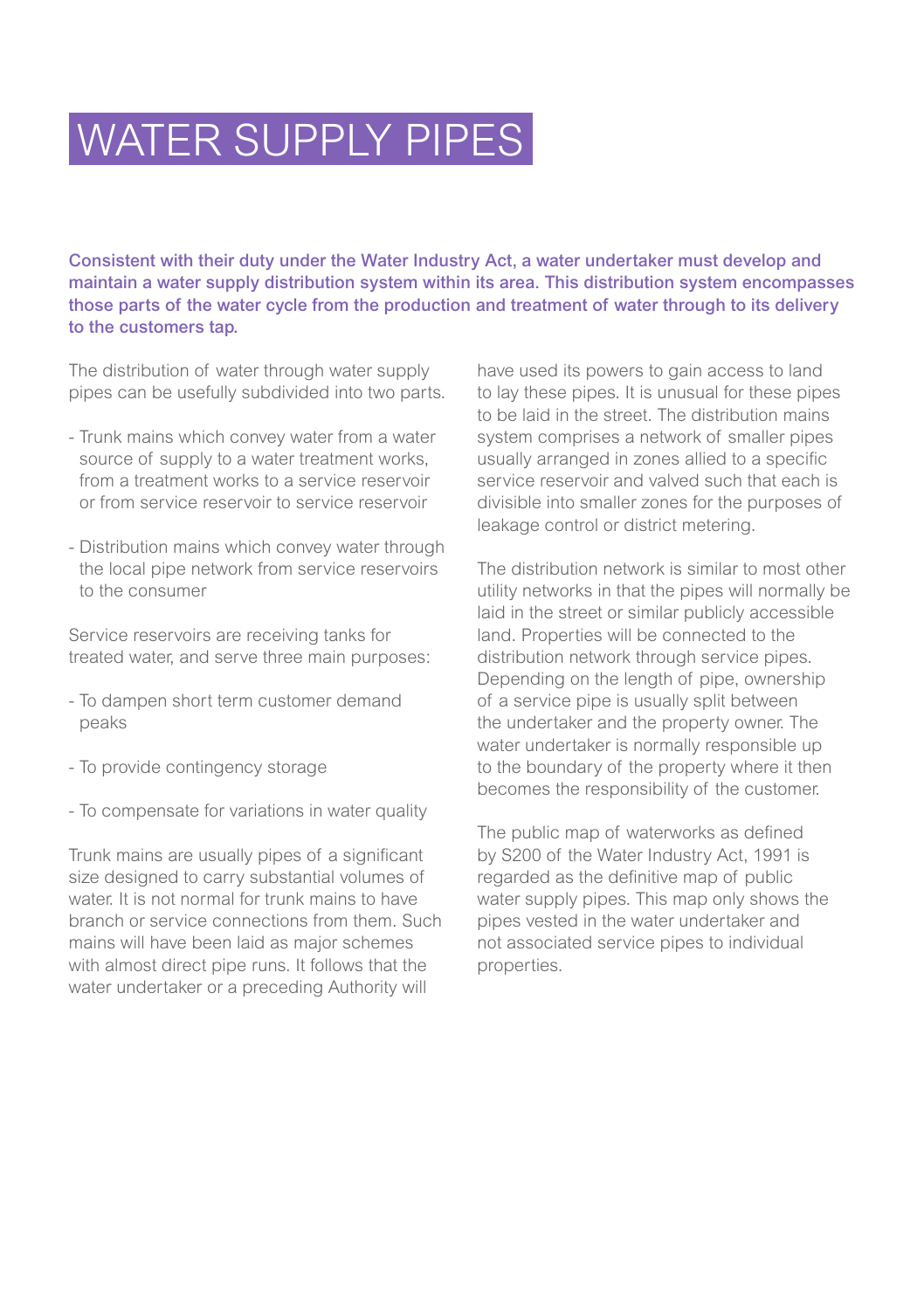New pipes are laid in private land by issuing statutory notices to land owners and occupiers under the powers contained in section 159 of the Water Industry Act 1991. Works in private land are carried out in accordance with an OFWAT approved code of practice. Following service of notice, water undertakers normally rely upon their statutory powers to keep and maintain pipes in private land and formal deeds of grant of easement are largely considered to be unnecessary. When new pipes are laid, this position is secured by ensuring that owners and occupiers are provided with as-laid plans indicating the width of statutory protection that is required. This is called the Protected Strip Width and the details are covered below.

The following widths are generally regarded as being adequate to protect water supply pipes:

- Pipe sizes below 300mm Minimum width 5 metres
- Pipe sizes 300mm and above up to and including 1000mm a minimum of 8 metres
- Pipe sizes above 1000mm according to need and depth

The decision on the precise width to be adopted will be made by the design engineer and needs to take into account, in particular, the following:

- The size and depth of the pipe and the need to protect its structural integrity from loading
- Unless circumstances are such that the only means of providing such protection is by structural protection or reinforcement, the surface width of the protected strip should;
	- be that subtended by angles of 45 degrees from the trench invert
	- be sufficient to include all thrust blocks and associated ground support to afford passive pressure
- be outside any slip circle induced by adjacent ground removal
- encompass any chambers containing apparatus and allow any necessary ground support and flotation protection. This should also cover any by-passes installed.
- Protection against alteration in ground levels, tree planting or building over the pipe
- The need for access to the pipe for routine inspection and maintenance. The working space for cleaning and re-lining will depend on the technique adopted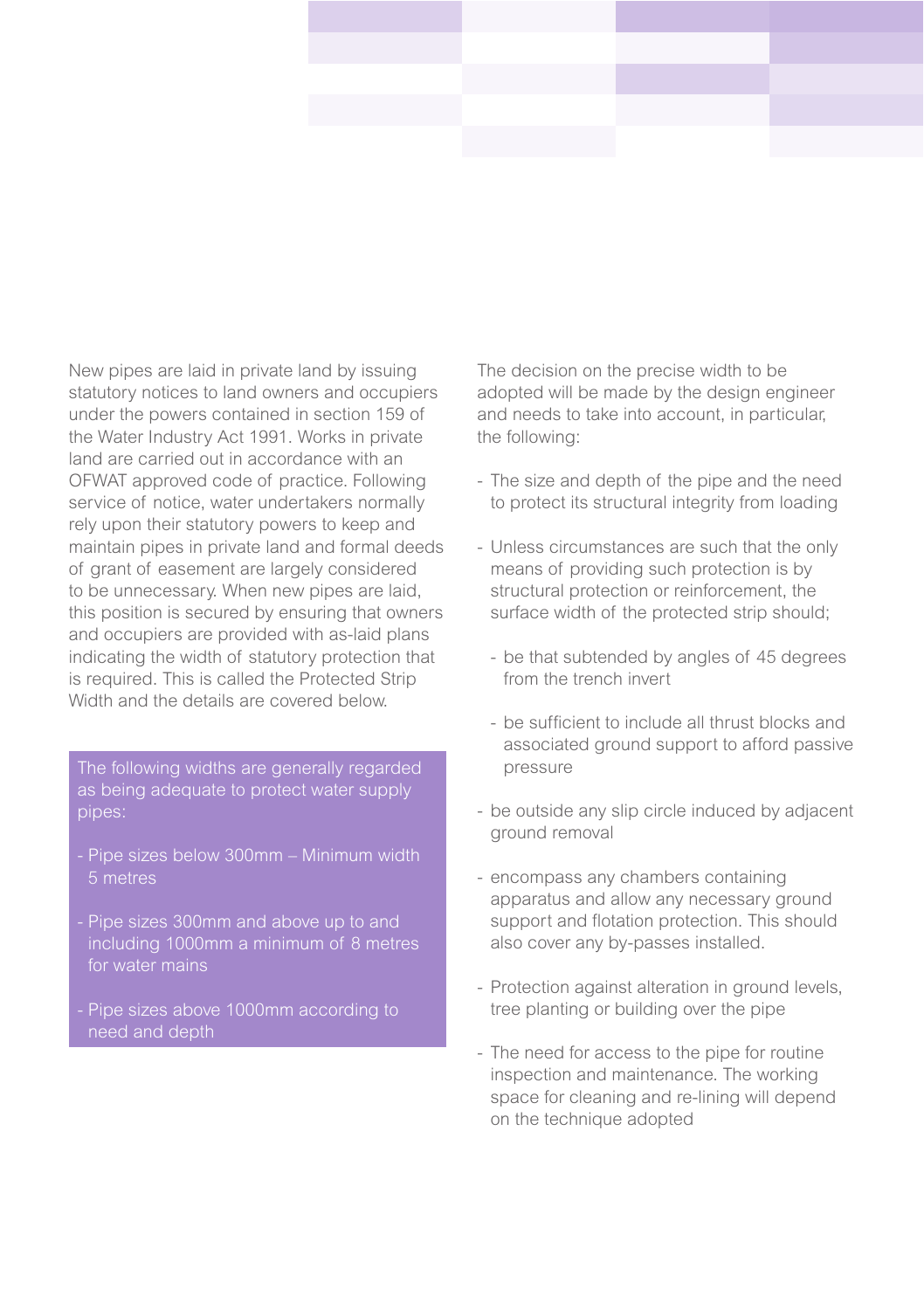A protected strip need not accommodate the full working width for the original pipe laying. future re-laying or duplication. If duplication is to be allowed for (because future modelling suggests it might be required), an additional 2.5 metre width should be sufficient in the case of pipe sizes below 300 mm giving a total width of 7.5, metres whereas for pipes between 300 mm and 1000 mm a minimum width of 15 metres should be protected. However, extra width may be needed dependent on the design and orientation of thrust blocks etc. needed for the duplication.

The protected strip width must allow for washouts and chambers and any associated revetment of a watercourse.

The protected strip width need not, as such, take account of the working area likely to be required in the event of a future burst but should take into account the likelihood of damage to surrounding or adjacent buildings, particularly houses.

#### Building over or near water supply pipes

It follows from the above that there is a general prohibition on the construction of building over or near to water supply pipes that are owned by a water company. For most people in a residential property this is not usually of concern as normally the only water pipe present on their property will be their own service pipe. In a limited number of circumstances they might also have a

neighbours (private) service pipe running though their land. Having said this to be absolutely certain that there are no water supply pipes within a property boundary reference should be made to the map of waterworks through a CON29DW Drainage & Water Enquiry. Each year there are small numbers of instances where properties or extensions are discovered to have been built over water mains supply pipes which run through private land giving rise to the need to divert the pipes at the cost of the property owner.

However for developers the consequences of a water supply pipe running though land can be significant. As defined in s185 of the Water Industry Act the owner can serve notice for works to be carried to enable development to take place — but this will be at the developers cost.

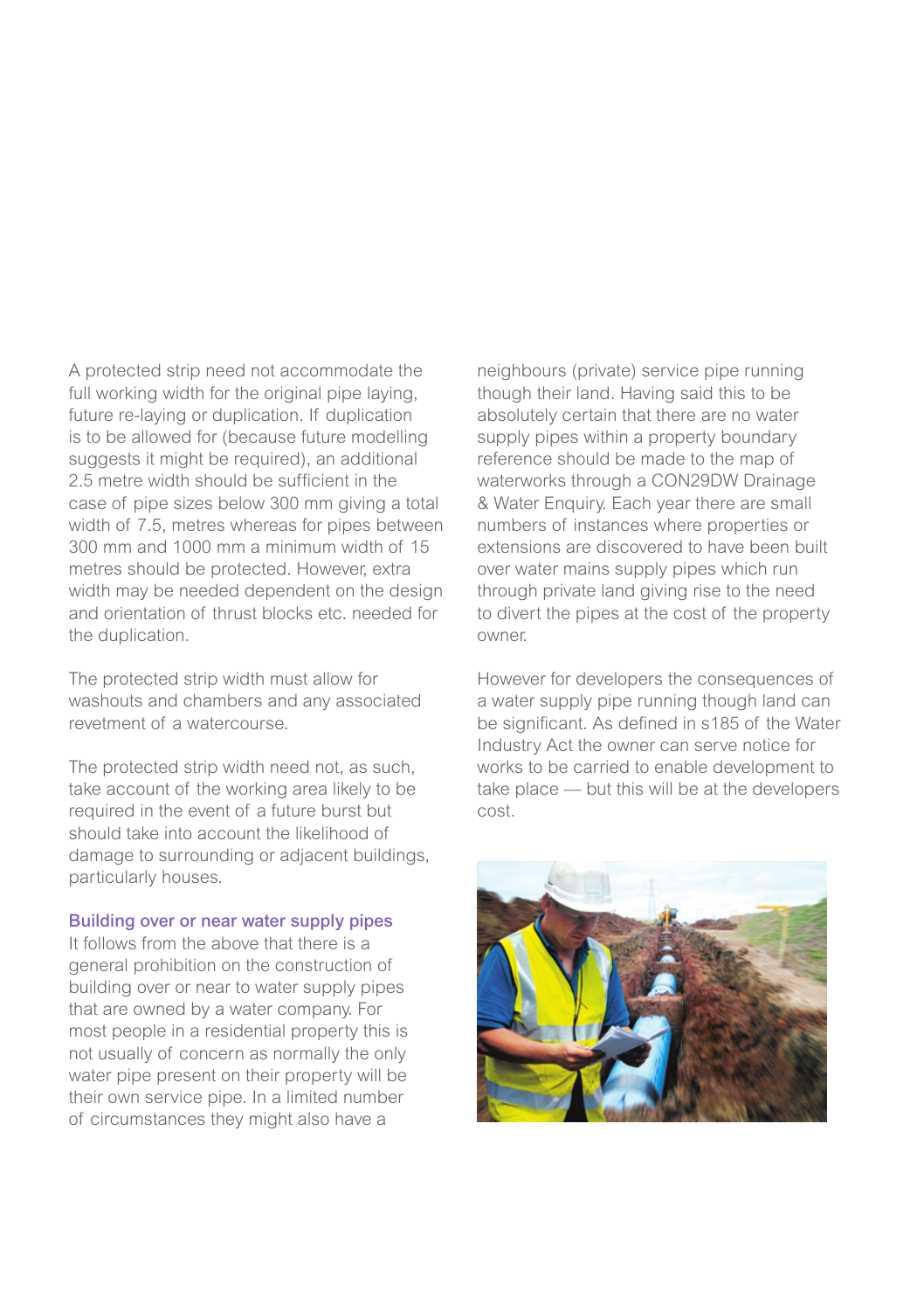# PUBLIC SEWERS

Sewerage undertakers have a duty under the Water Industry Act to provide, improve and extend a system of public sewers (for both domestic and trade flows) so as to cleanse and maintain those sewers (and any lateral drain) to ensure that the area that they serve is effectually drained. There is also a duty to make provision for the emptying of those sewers, normally through sewage treatment works or where appropriate through discharges direct to watercourses.

Sewerage systems tend to be local and as the contents are generally not being forced under pressure to their final destination they are laid to take advantage of the passive impact of gravity on the contents. This means that they will tend to follow the topography of the land in which they are laid, and as a result, may not always follow the expected route and the likelihood of public sewers passing through private land is much greater. This is further compounded by the habits followed by developers to connect properties to a sewer that runs along the rear of properties where kitchens and bathrooms are typically situated. For many urban properties there is a high probability that a public sewer will be present within the property boundary.

#### Sewerage, sewers, drains and sewage

The terminology and definitions around waste water drainage is a little more extensive than for water supply.

The network of sewers is called the sewerage system and the wastewater carried by it is called sewage or foul drainage. The pipe serving a single property is a drain. Where two or more drains combine to jointly serve more than one property then these then become sewers. Lateral drains, as newly defined by the Water Act 2003, are that part of the drain that lies between the curtilage of the property that it serves and the public sewer.

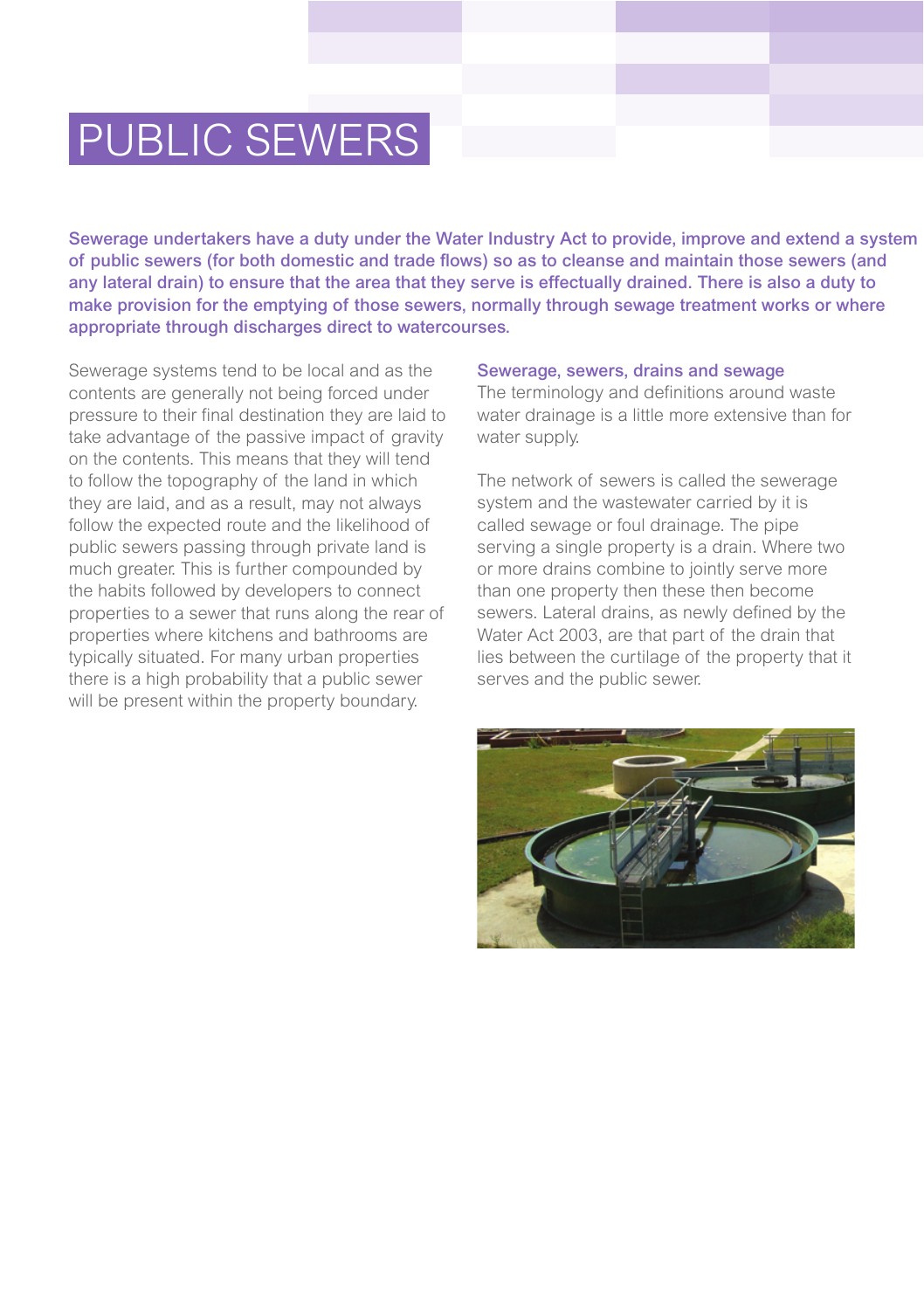'Sewers can be either public or private. Public sewers are those which have been positively stated as such by the sewerage undertaker or a preceding authority either because they were built by that Authority or they have been adopted under powers exercised by that Authority or undertaker. Following the 2011 Private Sewer Transfer, the majority of sewers are now the responsibility of the Sewerage Undertaker. The public sewer map as defined by S199 of the Water Industry Act holds records of known public sewers, storm water overflows and disposal mains. A minority of sewers remain private — i.e. they are not maintainable at the expense of the sewerage undertaker. This includes sewers that have not yet been adopted by the sewerage undertaker even if a Section 104 Agreement is in place. This includes sewers that have not yet been adopted by the sewerage undertaker even if a Section 104 Agreement is in place.

Private sewers constructed and serving properties built before October 1st 1937 generally became public sewers under the provisions of the Public Health Act 1936. The majority of private sewers constructed after this date became public under the Water Industry Act (Schemes for Adoption of Private Sewers) Regulations 2011. Not all of these are shown on the public sewer maps.

Sewerage systems can be either separate or combined.

Separate sewers are typically associated with post war developments. The foul sewerage and surface water sewerage networks are

separated so that foul sewage from internal drainage systems such as kitchens and bathrooms is collected and conveyed for treatment and disposal at a suitable treatment facility. Surface water such as run off from impermeable surfaces associated with buildings is collected in a separate network for discharge into the environment. This arrangement is now established practice for the construction of sewerage systems. Controls are required to maintain the integrity of these networks. For example if foul sewage is discharged to a surface water sewer then this is an offence and will result in a polluting discharge to the environment. Conversely if surface water is discharged to a foul water sewer then the additional hydraulic load could result in flooding — which could be particularly unpleasant.

Combined systems are usually older and reflect the history of development of residential areas. With these systems both foul sewage and surface water is discharged to a single combined sewer in which it is then conveyed to a suitable treatment facility.

A further type of sewer is often noted on plans — a rising main. This is a means of conveying sewage from a low point to another part of the sewerage network where it can continue its journey by gravity. These are pumped systems and the contents will be under high pressure. These are usually laid in near straight lines across land and will need significant protection with regard to the prevention of building over or near to such pipes.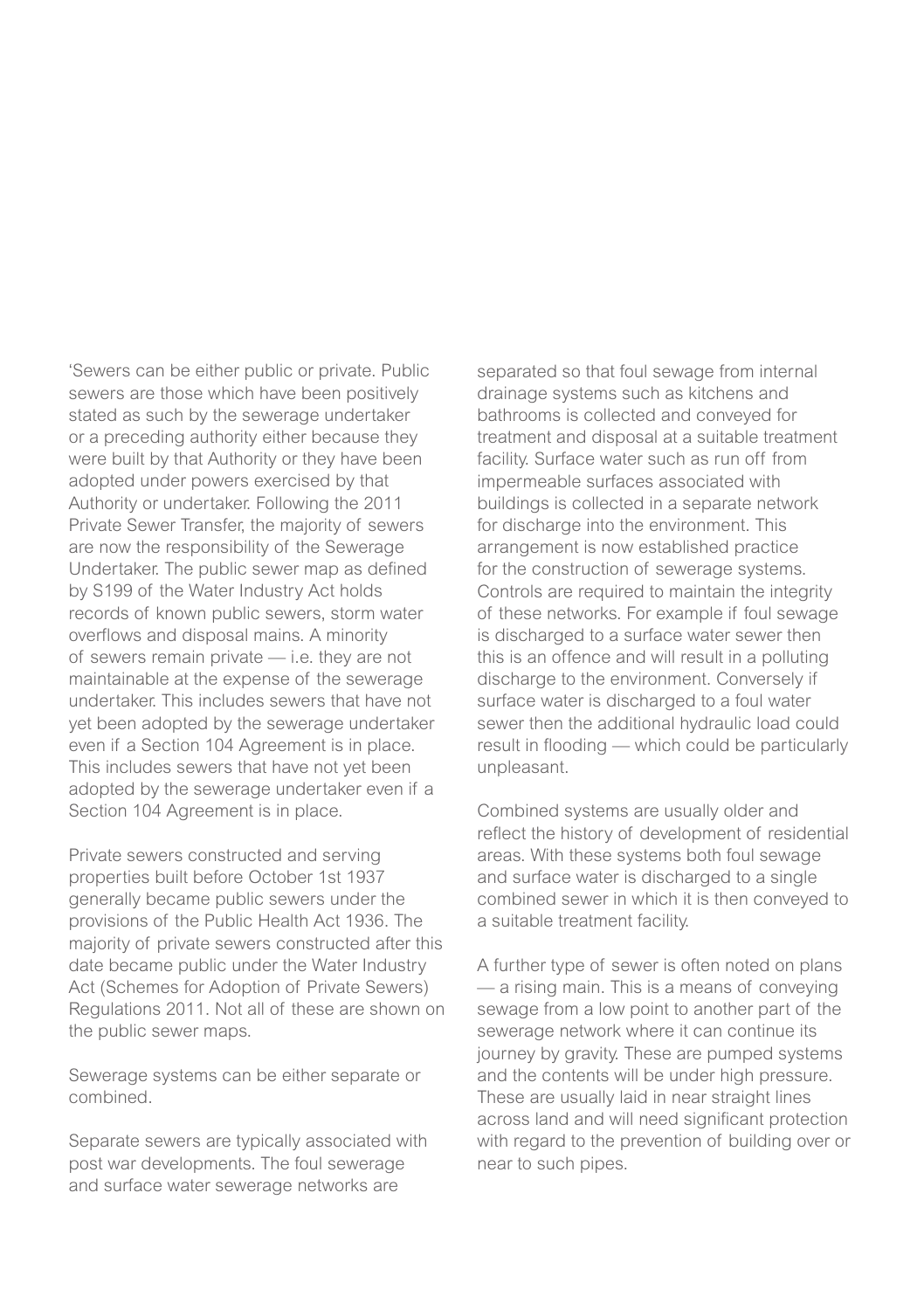Similar arrangements exist as for water supply pipes as described earlier. New pipes are laid in private land by issuing statutory notices to land owners and occupiers under the powers contained in section 159 of the Water Industry Act 1991. Works in private land are carried out in accordance with an OFWAT approved code of practice. Following service of notice, sewerage undertakers normally rely upon their statutory powers to keep and maintain pipes in private land and formal deeds of grant of easement are largely considered to be unnecessary. When new pipes are laid, this position is secured by ensuring that owners and occupiers are provided with as-laid plans indicating the width of statutory protection that is required. This is called the Protected Strip Width and the details are covered below

The decision on the precise width to be adopted will be made by the design engineer and is more complex than that for water supply pipes and so cannot be readily summarised although the principles are similar.

#### Building over or near sewers

Because of the increased likelihood of homeowners wishing to build over or near sewers the guidelines for maintaining a protective strip may be varied at the discretion of the sewerage undertaker. Building Regulations published in 2000 required that the sewerage undertaker be consulted by the local authority for all building over or near sewer situations. Sewerage undertakers have tended to take a permissive attitude to allowing individual schemes to progress for domestic developments which comprise of extensions to existing houses. These usually require the homeowner to carry out an investigation of the state of the sewer and remedy any defects at their expense prior to construction. Construction itself is strictly controlled to protect the sewer from damage during the building or subsequently. Homeowners are usually required to indemnify the sewerage undertaker against any losses that they might incur as a result of either a failure of the sewer or the need of the undertaker to gain access to the sewer as part of their carrying out their statutory functions.

The following widths are generally regarded as being adequate to protect sewerage pipes:

- Pipe sizes below 300mm Minimum width 5 metres
- Pipe sizes 300mm and above up to and including 1000mm a minimum of 8 metres for pumped rising mains
-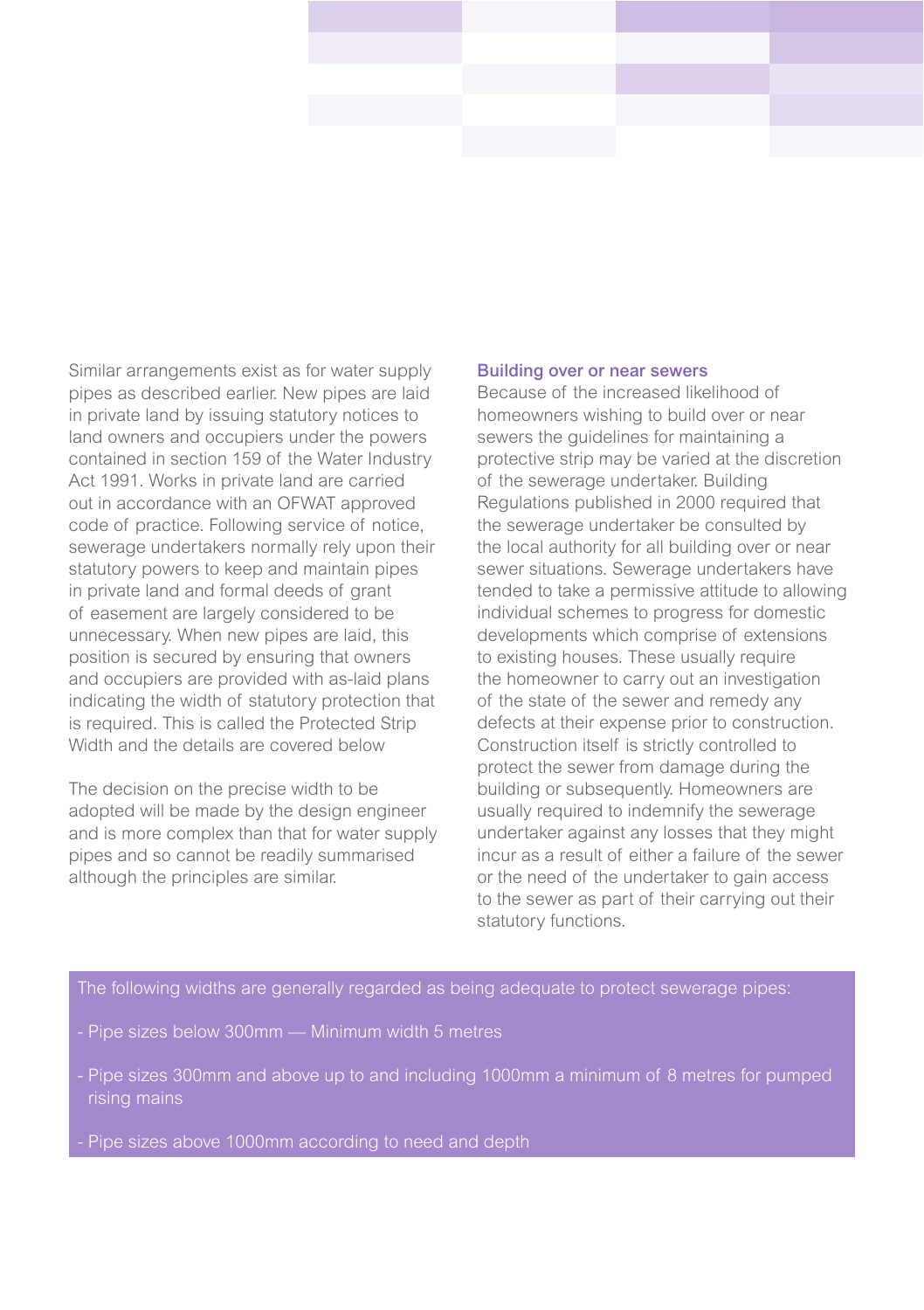# WATER INDUSTRY OBLIGATIONS AND POWERS

### Statutory framework for water and sewerage undertakings.

Prior to the privatisation of the water industry in 1989, responsibility for most aspects of water management rested with one of the 10 regional Water Authorities who had quite wide ranging responsibilities, or with one of around 30 Water Supply companies who had a limited responsibility for the supply of water to a particular area. Following privatisation these responsibilities were split and certain environmental regulatory responsibilities were removed from the Water Authorities and were placed with the National Rivers Authority (now the Environment Agency).

The Water Act 1989 enabled the privatisation of the industry through the creation of 10 Water and Sewerage Companies, the creation of the National Rivers Authority (Environment Agency), the establishment of the Drinking Water Inspectorate and the new function and powers of the Water Services Regulation Authority (renamed under the Water Act 2003 from the previous Director General of Water Services (OFWAT).

Each of these bodies have a distinct role in the management of water resources and the aquatic environment in England and Wales.

Water and Sewerage Undertakers have a general duty to:

- Develop and maintain a water supply system in its licence area, to provide a supply of water for domestic or non domestic purposes and to ensure that the supply is wholesome and fit for human consumption;

- Provide, improve, extend, maintain, cleanse, empty and maintain a system of sewers and sewage disposal treatment works in its licence area as well as a duty to provide a public sewer to be used for drainage of premises for domestic purposes and the discharge of trade effluent

The Environment Agency has the following functions:

- Land Drainage
- Flood Defence
- Water Resource Management
- 
- Fisheries
- **Navigation**

The Drinking Water Inspectorate was established as a part of the DoE (now DEFRA) with the principal task of ensuring that water undertakers are fulfilling their statutory obligations for the supply of wholesome drinking water. This is done through a series of technical audits and compliance monitoring with Water Supply (Water Quality Regulations) 1991.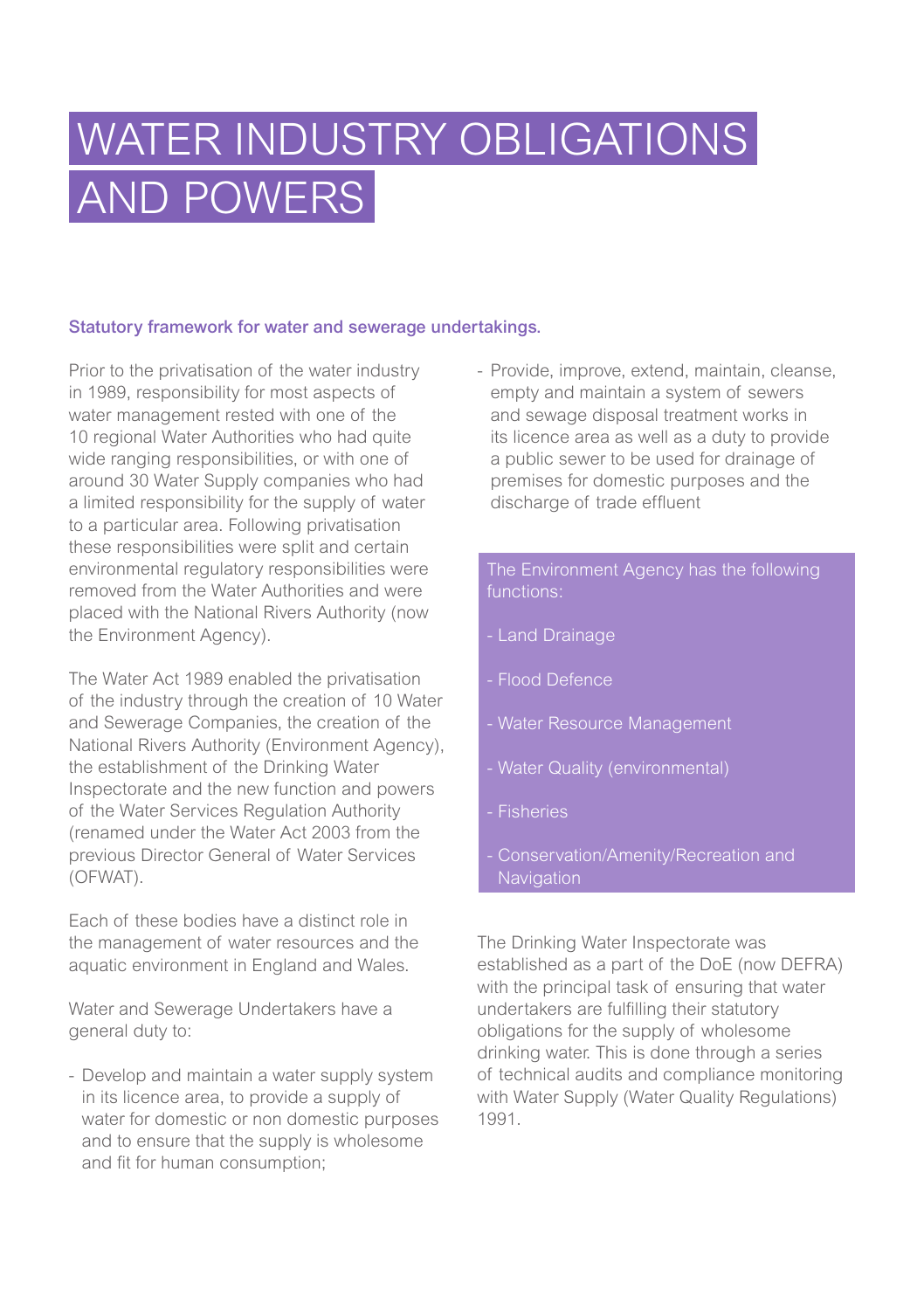The Water Services Regulation Authority has two primary duties and in performing these must take into account several objectives. The primary duties are:

- To ensure that the water and sewerage functions are carried out throughout England and Wales;
- Undertakers are able (in particular, by securing a reasonable return on their capital) to finance the proper carrying out of those functions
- Subject to these primary duties the Water Services Regulation Authority must exercise and perform it's powers and duties in the manner it considers best calculated to:
- Protect the interests of customers and potential customers in respect of charges (having particular regard to customers in rural areas);
- Protect the interests of customers in terms of the quality of service;
- Promote economy and efficiency on the part of undertakers in the carrying out of water and sewerage functions;
- Facilitate effective competition between persons holding or seeking appointments as water or sewerage undertakers:
- Determine certain kinds of disputes between companies and customers

Following the establishment of these bodies through the Water Act the primary legislation for the Water Industry is the Water Industry Act 1991 which consolidated the relevant **legislation** 

A number of additional Statutes have been enacted since the 1991 Act that have moved the legislation of the water industry on. Amongst these are the Environment Act 1995, which extended the duty to provide a sewer under s98 of the 1991 Act to an obligation to provide sewers where the current (private) provisions are inadequate (s101A) and the Water Act 2003, which included new powers for a sewerage undertaker to adopt "lateral" drain pipes when adopting a sewerage network under s104 of the 1991 Act or when providing requisitioned or s101A sewers and also provided a framework for the "self lay" of water supply pipes by developers for subsequent adoption by the water undertaker and the Water Industry (Schemes for Adoption of Private Sewers) 2011, which transferred the majority of private sewers and lateral drains into public ownership.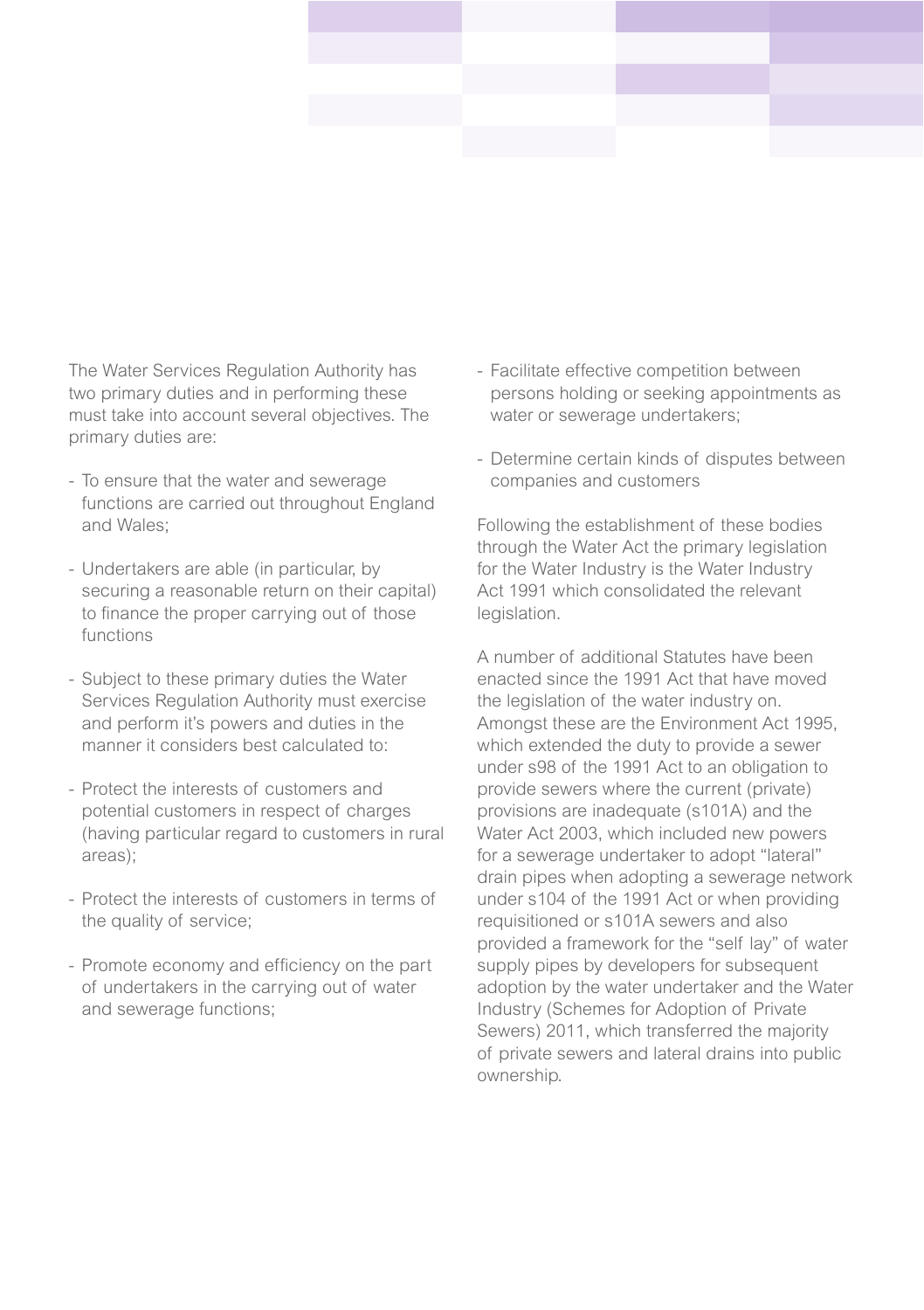### Water and sewerage undertakers powers in relation to land

Consistent with their duties to provide water and sewerage services within their licence area undertakers have certain rights with regard to the development of these services and the continuing maintenance of their apparatus. These are covered in Part VI of the Water Industry Act, 1991 and are summarised below.

- s.155 Allows an undertaker to purchase compulsorily any land required by the undertaker for the purposes of, or in connection with, the carrying out of their functions, subject to authorisation by the Secretary of State.
- s.156 Prevents an undertaker from disposing of land or an interest in land without the consent of the Secretary of State. Any consent will be subject to conditions and will have regard to the impact of the disposal on subsequent use of the land
- s.158 Confers the power to lay relevant pipes for the carrying out of its functions in, under or over any street (and keep that pipe there). There is also the power to inspect, maintain, adjust, repair or alter any pipe in, under or over any street.

This section also allows for the erection of street notices indicating the position of the apparatus. This can be onto any building or fence abutting the street.

Where a water undertaker uses these powers to carry out works on a service pipe owned by a third party then the undertaker can recover its reasonable costs.

s.159 Confers the power to lay relevant pipes for the carrying out of its functions in, under or over any land which is not a street (and keep thatpipe there). There is also the power to inspect, maintain, adjust, repair or alter any pipe in any such land.

These powers are only exercisable after reasonable notice (at least three months for new pipes but 21 days if requisitioned) of the proposed exercise has been given (except in an emergency where shorter notice periods can be given).

Note — Other Undertakers — the gas, electricity and telecoms utility suppliers all have powers to lay their apparatus within streets but are more restricted than water and sewerage undertakers in that they need to come to private agreements with regard the laying of their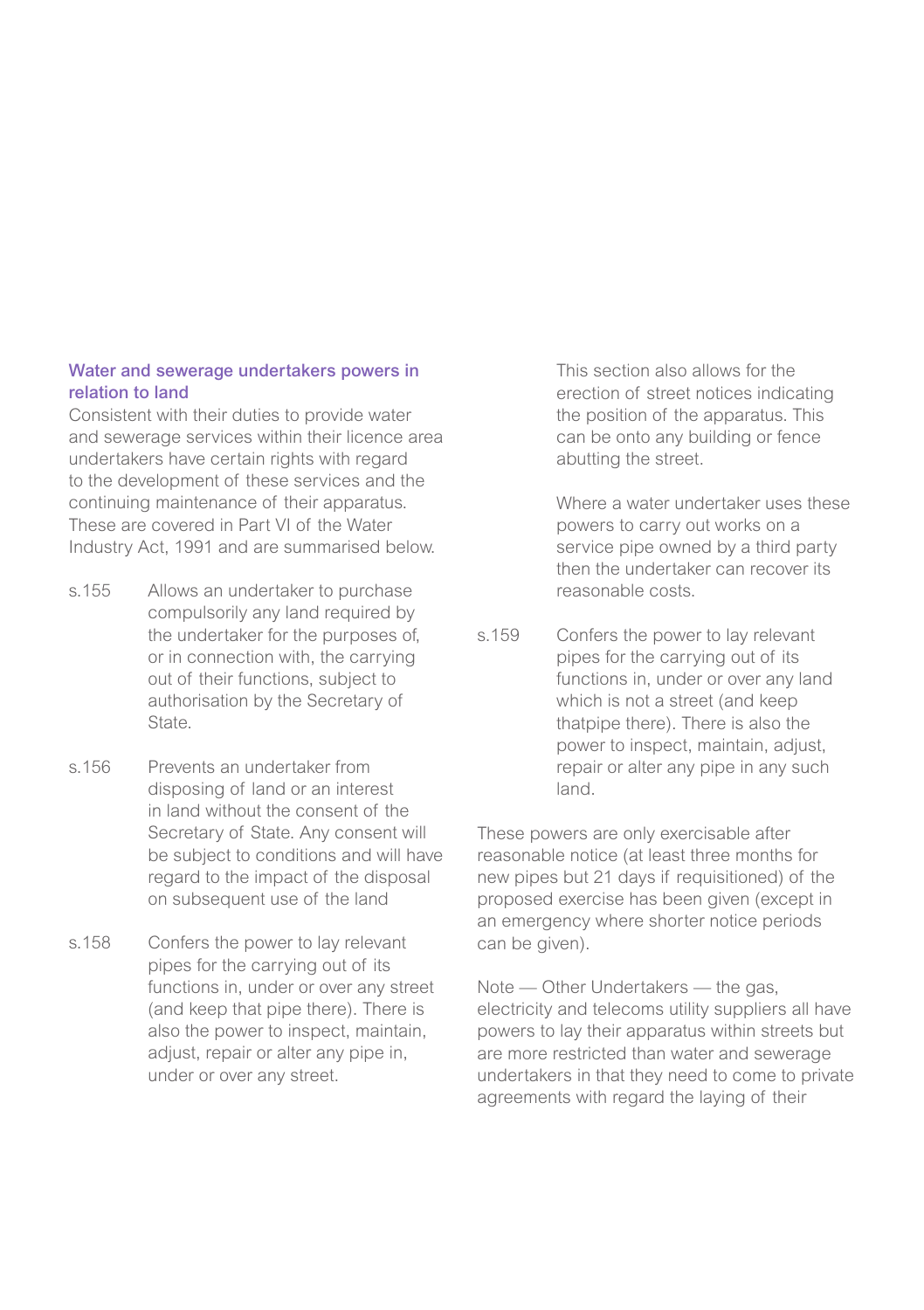apparatus in, under or over private land. They do, however, have CPO powers which they can utilise should they be unable to reach an agreement with a private landowner.

Water and sewerage undertakers also have powers to carry out works or to enter land for a number of other purposes consistent with their statutory functions. These are detailed below:

s.168 Provides for any person designated in writing to enter land for the purposes of carrying out works described above. This includes carrying out relevant tests such as experimental borings or taking of water or effluent samples.

> Entry must be after serving a reasonable notice on the occupier.

s.170/1 Allow for designated persons to enter premises to investigate the misuse or waste of water or to ascertain if there is any contraventions of any of the relevant sewerage provisions it is the duty of the undertaker to enforce or to enter premises to carry out works authorised by the relevant sewerage provisions.

s.172 Subject to notice, confers powers to persons designated in writing to enter land for the purpose of inspecting relevant meters for the supply of water to, or discharge of effluent from a premises.

Sections 174–178 of the Water Industry Act provide protection to a water and sewerage undertakers assets and the carrying out of its functions to protect against fraud and to recognise the significant public health issues that may occur if supplies are contaminated or sewage is not properly contained and treated. Offences under these sections carry a criminal penalty.

s.174 Specifically prohibits the interference, modification, or attachment to apparatus vested in the water undertaker without the consent of the undertaker. As well as allowing for criminal penalties, provisions exist within this section for the water undertaker to recover its costs in remedying the situation.

> This section does allow for actions to be taken in an emergency to prevent loss or damage.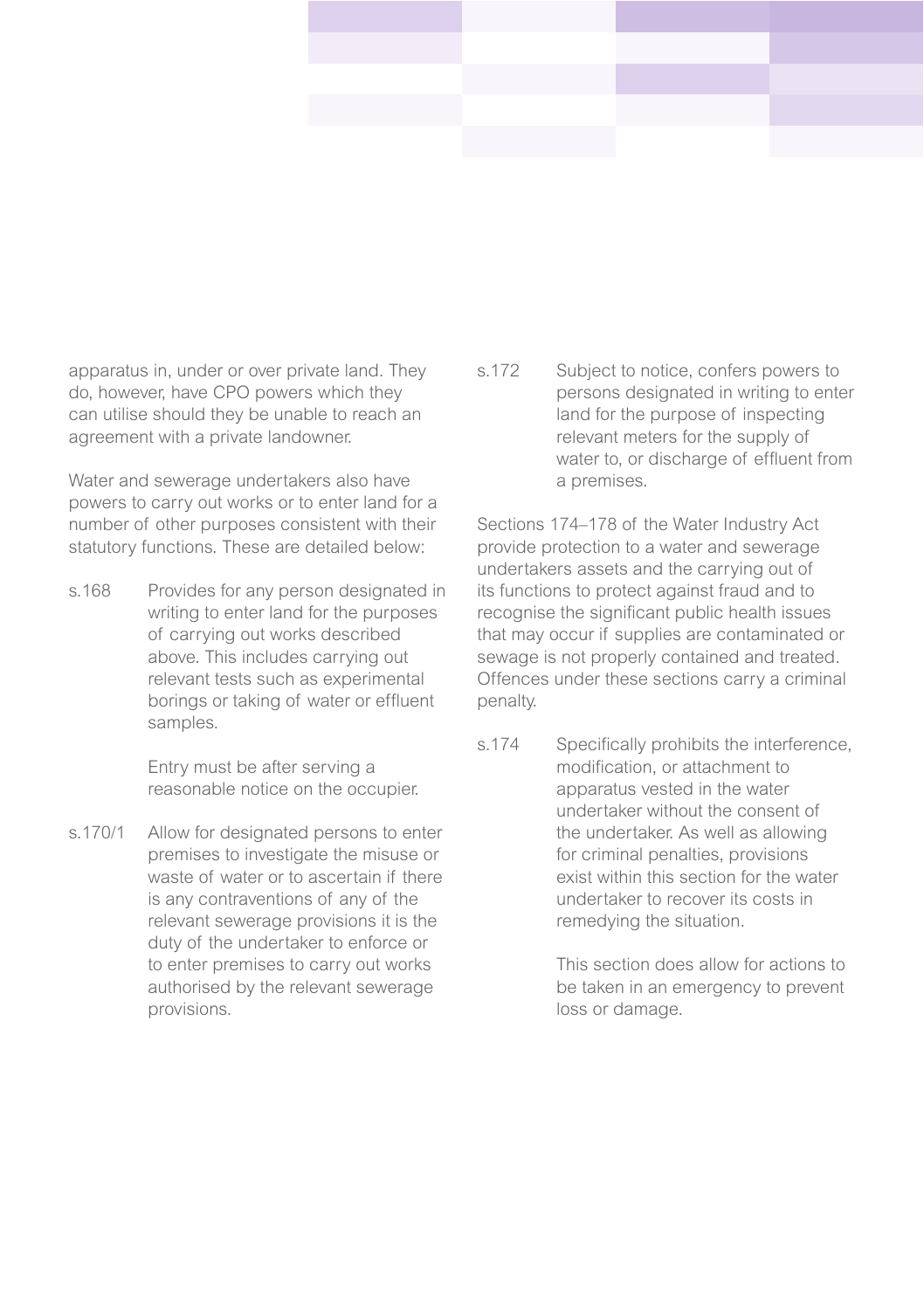- s.175/6/7 These sections provide protection for meter installations and provide the mechanism in which consumers and the water undertaker can engage to resolve disputes over metering. There is also provision for the water undertaker to recover its costs as a result of interference with a meter or investigation into the operation of a meter. The disputes procedure provides for referral to the Director General if necessary.
- s.178 Makes it an offence to obstruct any person acting in the execution of the relevant sewerage provisions of this Act.

Sections 179–191 of the Water Industry Act provide supplementary provisions with respect to an Undertakers powers. These are summarized below:

- s.179 Covers the circumstances that allow for pipes to be vested in the water and sewerage undertaker.
- s.180 Confers on the undertaker the obligation to minimise the impact of its works and pay compensation.
- s.181 Details the procedures for complaints following the exercise of works powers on private land — in particular the involvement of the Director General.
- s.182 Requires the undertaker to develop a code of practice for exercising its powers for works in private land, and to submit these to the Director General for approval. The Director General has the power to add modifications to this code of practice or to withdraw approval for the code of practice.
- s.183 Confers protection on other undertakers activities.
- s.184 Allows other undertakers to carry out, at their expense, works on sewers to facilitate their functions.
- s.185 Allows the owner of land to serve notice on a water and sewerage undertaker to carry out works to enable the development of that land unless the request is unreasonable. The water and sewerage undertaker can recover their costs in carrying out these works.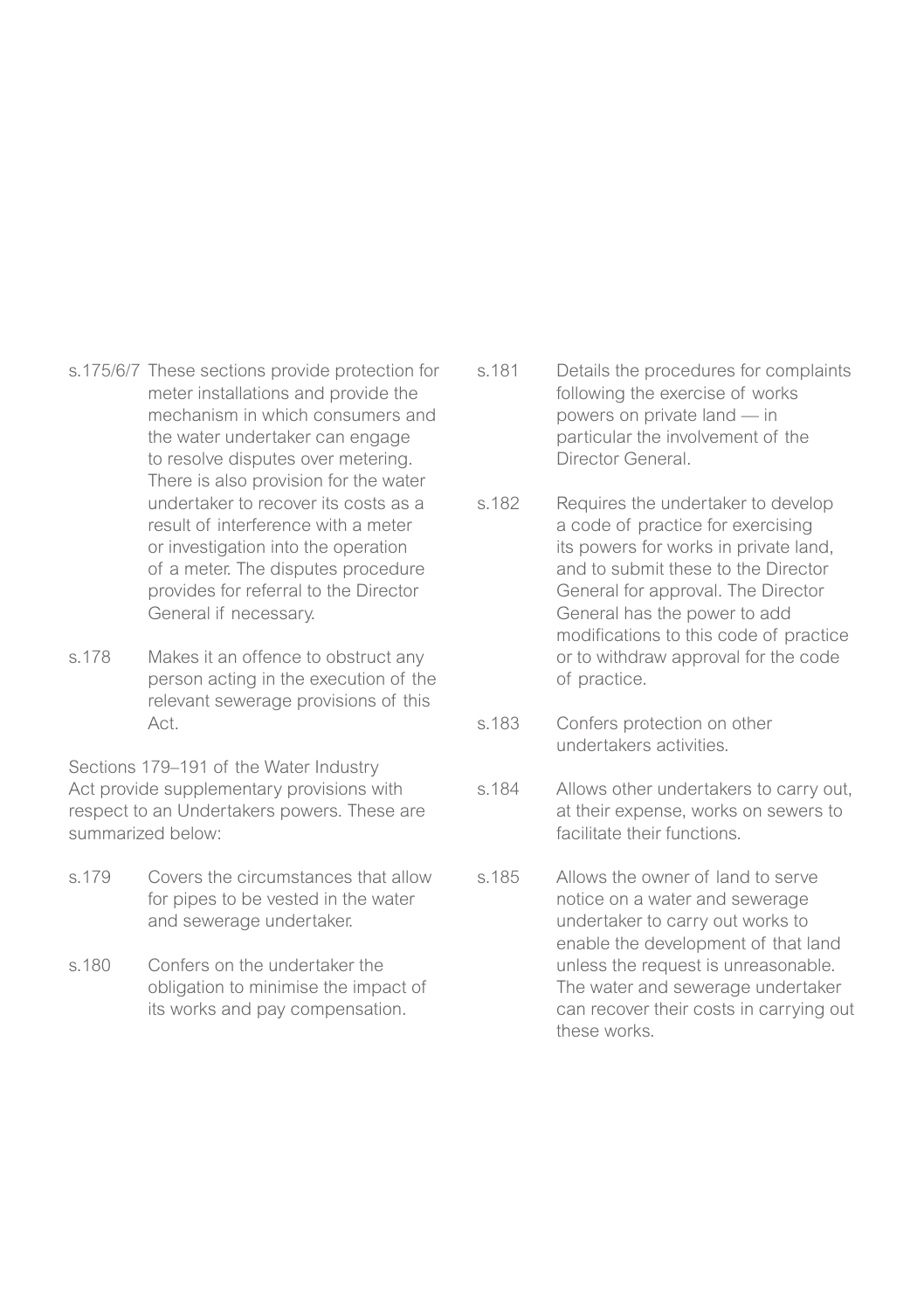- s.186/7 Prevents sewerage undertakers from exercising their powers to the detriment of flood defence works or within tidal waters.
- s.188/9 Covers minerals rights and planning controls that would apply as a consequence of the exercise of powers under this Act i.e. the undertaker must still comply with the relevant Acts.
- s.191 Requires a water undertaker that is developing a reservoir in Wales that is not for the benefit of the local community, to provide for recreational activities on or around the reservoir.

The duties of a water undertaker to provide water supplies

Part III, Chapter II of the Water Industry Act, 1991 places a duty on a water undertaker to provide a water main for domestic purposes when requested to do so by the owner of a premises, the occupier of a premises or any local authority. The water undertaker must also provide a water main in accordance with New Town developments and urban development

plans. These provisions allow for a water undertaker to recover its costs in providing the requisitioned main (subject to off-setting income in a prescribed manner). The costs in providing a requisitioned main can also include the cost of re-inforcing the network to handle the additional required capacity.

The methods by which new water supplies can be provided was amended by the Water Act, 2003. These options are summarised below:

Relevant Deficit or Discounted Aggregate Deficit - payment calculation options when water undertaker is providing a requisitioned supply

Self Lay — where the developer or its contractor is laying a pipe for subsequent adoption by the water undertaker

The Act prescribes the self-lay approach including the basis of charging (which aligns to requisitioning) and the payment of an Asset Value on adoption of the water main.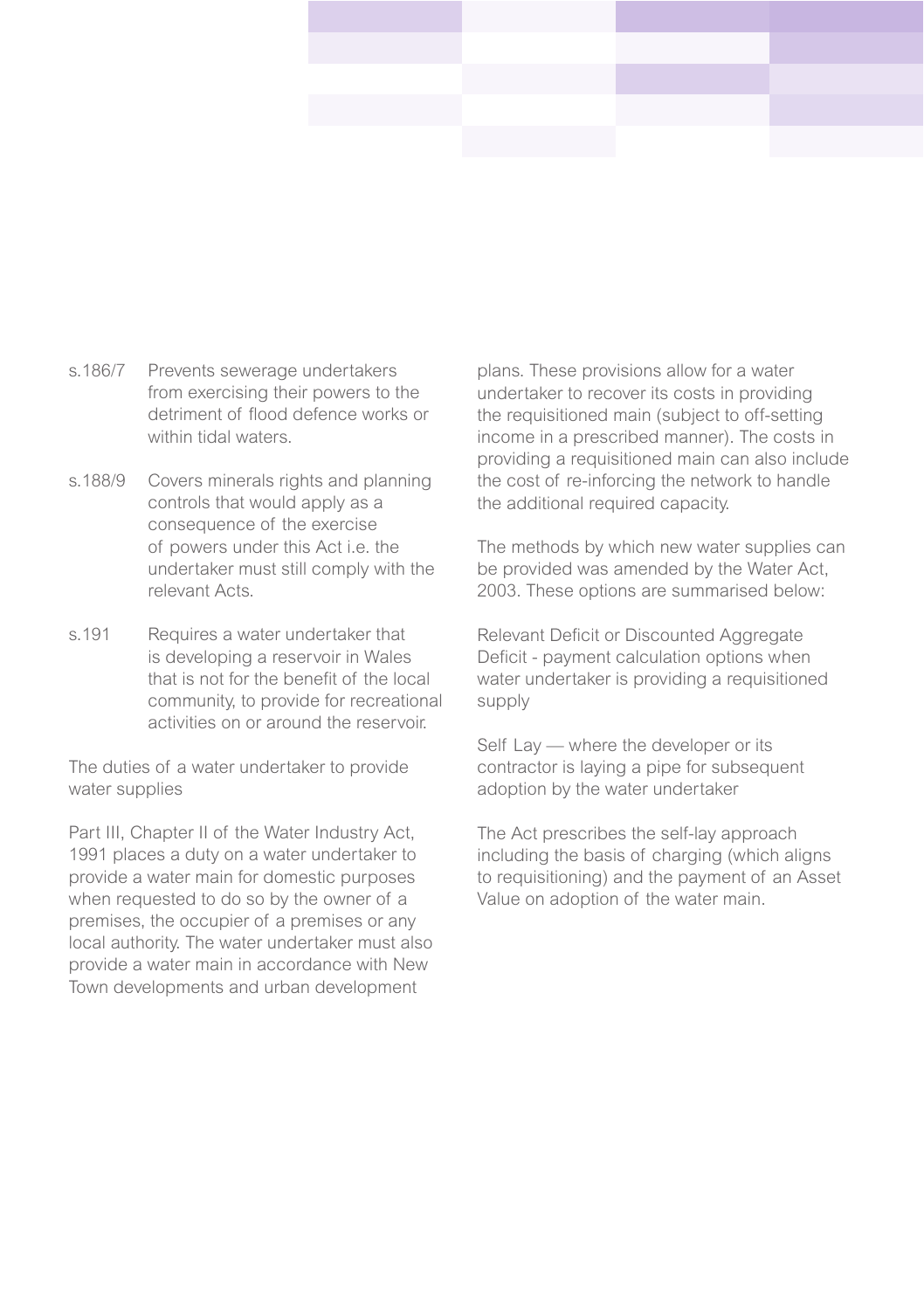A Code of Practice and standard self lay agreement have been developed by the industry in conjunction with developers representatives and OFWAT.

A water undertaker must also provide adequate supplies for non domestic uses – provided that in doing so it can recover its costs and the general duty to provide supplies for domestic use is not compromised. A water undertaker must also provide adequate provisions for fire hydrants – usually as agreed with the Fire Authority. Occupiers of premises that may require additional fire hydrants may request this at their cost.

Chapter III provides for the quality and sufficiency of water supplies. Sections 67-69 define the position regarding water quality and Section 70 makes it an offence to supply water unfit for consumption. Sections 71-75 provide protection to the water supply network, and make it an offence to misuse, waste or contaminate public water supplies.

Local Authorities have duties defined under Sections 77-86 whereby they must take steps to satisfy themselves that the water undertaker is performing its functions and also undertake controls of private water supplies. In both instances the Local Authority can require the water undertaker or the owner of the private supply to carry out remedial works.

### The duties of a sewerage undertaker to construct or adopt sewers and other miscellaneous provisions

Part IV, Chapter II of the Water Industry Act, 1991 places a duty on a sewerage undertaker to provide a sewerage network for domestic purposes when requested to do so by the owner of a premises, the occupier of a premises or any local authority. The sewerage undertaker must also provide a sewerage network in accordance with New Town developments and urban development plans. These provisions allow for a sewerage undertaker to recover its costs in providing the requisitioned sewer and the cost if necessary of improving the network to meet this additional demand.

With new developments, prior to April 2012, a developer would provide the sewerage network within the development and then work with the sewerage undertaker towards adoption. This was usually achieved through Section 104 of the Water Industry Act. This provided that a sewerage undertaker may enter into an agreement with the developer to adopt the sewers and sewage disposal works subject to them being constructed to an agreed standard.

Following the introduction of Section 42 of the Flood and Water Management Act in April 2012, Section 104 agreements are now mandatory for all new sewers connecting to the public sewerage network. Water Companies are also obligated to adopt sewers at the end of the process.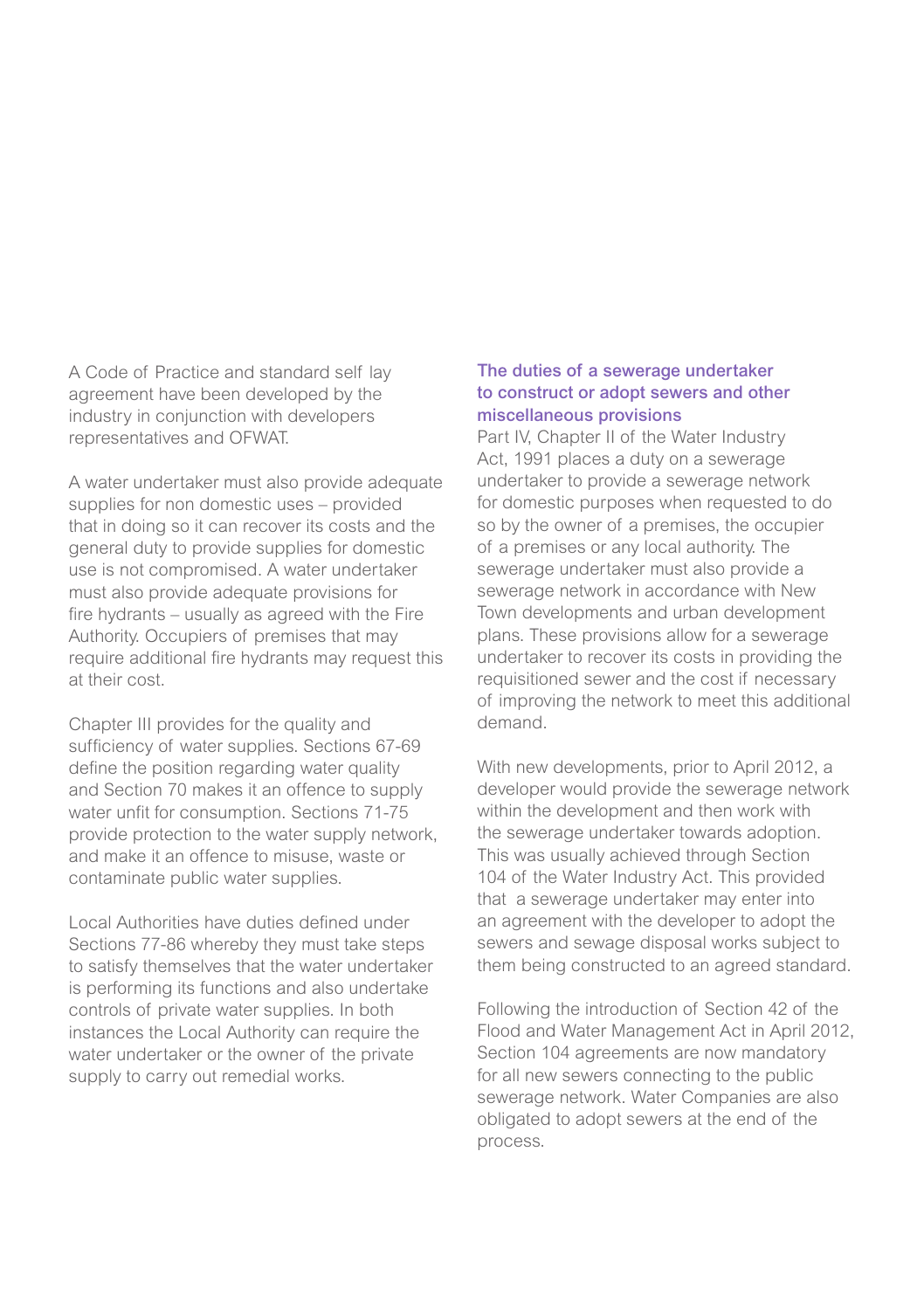There does exist the provision under Section 102 of the Water Industry Act for a sewerage undertaker to adopt existing sewers or sewage disposal works – often this is done following a request from the residents of a particular area. Section 105 provides an appeals mechanism if there are disputes under these Sections with ultimate reference to the Secretary of State if necessary.

Section 105A provides for regulations to be made which provide for the adoption of private sewers by sewerage undertakers

The above refers to the provision of sewerage services for domestic use. There is a general provision under Section 106 of the Water Industry Act that connections can be made to the public sewerage network for domestic use. Such connections must be with the consent of the sewerage undertaker and it is an offence under Section 109 of the Act to connect without this consent.

The public health provisions of this Act are taken very seriously and there are further offences covered in Section 111 which expressly forbid the discharge of certain substances into the sewer which may be dangerous, cause a nuisance or impair the proper function of the sewerage network and sewage disposal facilities. Offences under this Section can lead to imprisonment upon conviction.

Sections 112-114 provide for the sewerage undertaker to require repair, upgrading or replacement of private drains or sewers. In certain circumstances this will be at the undertakers cost.

Section 115 allows for Agreement between the undertaker and relevant highway authority for the use of highway drains for the carrying of surface water or the use of public sewers to convey surface water from adopted highways.

Trade Effluents are specifically excluded from the general right to connect to the public sewer except with the specific consent of the undertaker. Sections 118-141 deal with the procedures by which a consent can be applied for, subsequently granted and the appeals mechanism